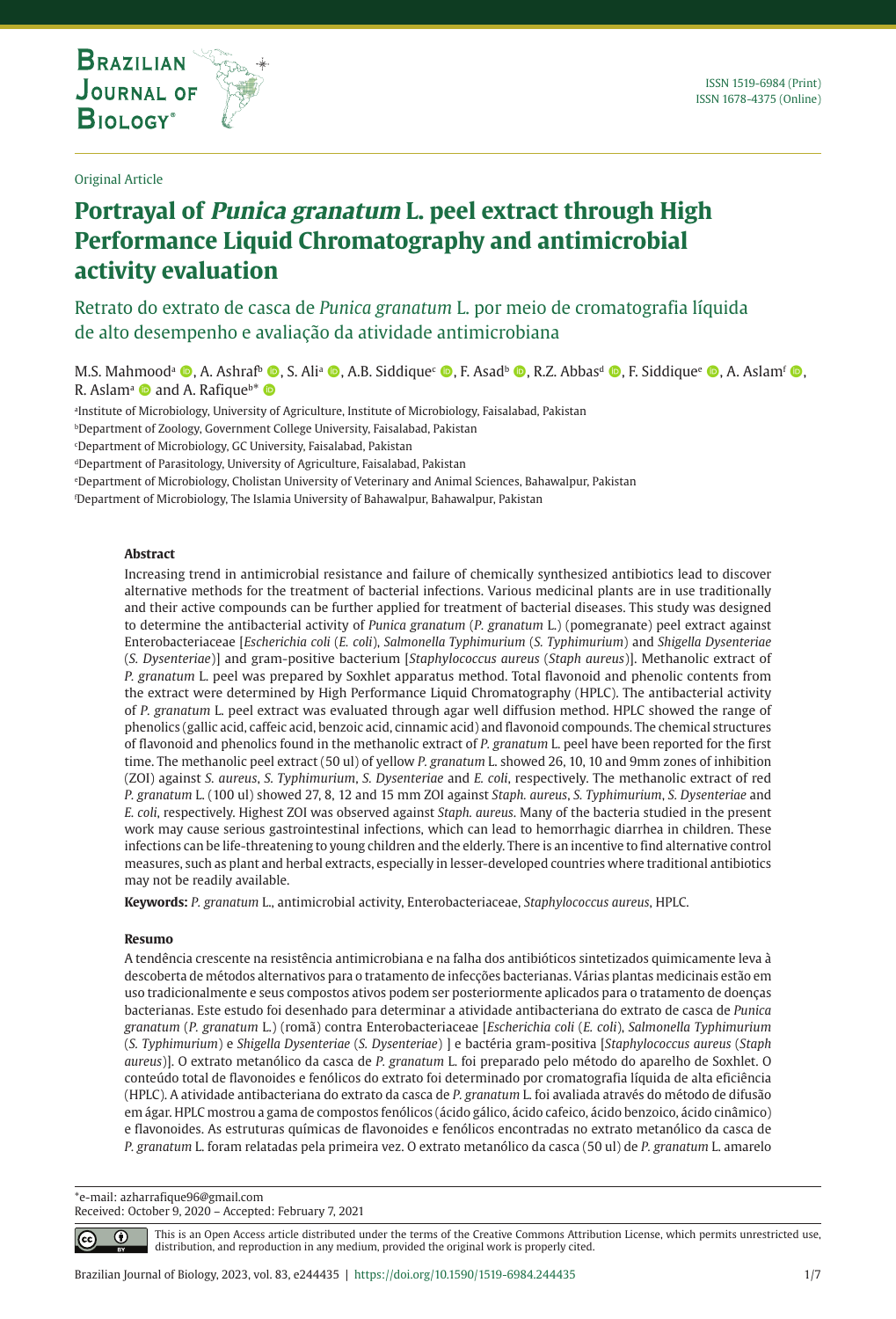apresentou zonas de inibição (ZOI) de 26, 10, 10 e 9mm contra *S. aureus*, *S. Typhimurium*, *S. Dysenteriae* e *E. coli*, respectivamente. O extrato metanólico de *P. granatum* L. vermelho (100 ul) apresentou 27, 8, 12 e 15 mm IOI contra *Staph. aureus*, *S. Typhimurium*, *S. Dysenteriae* e *E. coli*, respectivamente. O ZOI mais alto foi observado contra *Staph. aureus*. Muitas das bactérias estudadas no presente trabalho podem causar infecções gastrointestinais graves, que podem levar à diarreia hemorrágica em crianças. Essas infecções podem ser fatais para crianças pequenas e idosos. Há um incentivo para encontrar medidas de controle alternativas, como extratos de plantas e ervas, especialmente em países menos desenvolvidos, onde os antibióticos tradicionais podem não estar prontamente disponíveis.

**Palavras-chave:** *P. granatum* L., atividade antimicrobiana, Enterobacteriaceae, *Staphylococcus aureus*, HPLC.

#### **1. Introduction**

Excessive use of antibiotics is the leading cause of resistance in pathogenic bacteria mainly in *Staph. aureus*, *E. coli O157*, *Salmonella* and *Pseudomonas*. In recent years, the identification of food containing nutrients and biologically active components has been gaining immense attention. The active components in plants (phytochemicals) are helpful components against pathogenic microorganisms in replacement of antibiotics (Devi et al., 2011; Ahmad et al., 2020).

Due to bacterial resistance against antibiotics, herbal medicines can be used for the treatment of many diseases. Medicinal plants are natural products for the treatment of diseases without any adverse side effects (Moghaddam et al., 2013; Javed et al., 2021; Majeed et al., 2021; Rafay et al., 2021).

Different plant extracts have been reported for their antimicrobial activities including some of the important appended here *i.e*., *Aframomum melegueta* (Doherty et al., 2011), aqueous and hydroalcoholic extracts of *Acanthospermum australe* (Loefl.) Kuntze against diarrhea-inducing bacteria (Mallmann et al., 2018), antibacterial and antiproliferative activities of the fresh leaf essential oil of *Psidium guajava* L. (Silva et al., 2019) and antimicrobial activity of *Campomanesia aurea* against three strains of *Listeria monocytogenes* (Pacheco et al., 2020).

*Punica granatum* (*P. granatum L.*) locally named as pomegranate is a plant fruit that belongs to the *punicaceae* (family). It is an important horticultural fruit crop. Polyphenols, important minerals and saccharides are present in edible part of fruit. Various types of phytochemicals are present in the *P. granatum L.* fruit, tree and seed. The polyphenols are the major class of phytochemicals. Polyphenols have multiple hydroxyl groups on the phenolic rings. Polyphenols have hydrolysable tannins, condensed tannins and flavonoids. The hydrolysable tannin includes ellagitannins and gallotannins (Elalamy et al., 2020). The condensed tannins include pro-anthocyanidins. Flavonols, anthocyanin and flavanols are included in the flavonoids (Abbas et al., 2020).

The components of *P. granatum L.* plant includes juice, leaves, seed oil, peel, rind (pericarp), barks, roots and flowers. The constituents of *P. granatum L.* include ascorbic acid, anthocyanin, amino acids, glucose, caffeic acid, gallic acid, catechin, ellagic acid, minerals and iron. *P. granatum L.* leaves contain tannins (punicafolin and the punicalin) and flavones glycosides (include apgenin and the luteolin). The *P. granatum L.* seed oil has ellagic acid, sterols, fatty acids and punicic acid. The components of *P. granatum L.* peel and rind include gallic acid, phenolic punicalagins, rutin, flavonols (flavonones, flavones and anthocyanidins), quercetin, and fatty acids (catechin). *P. granatum L.* barks and roots have piperidine alkaloids and Ellagitannins (punicalagin and punicalin). Gallic acid, triterpenoid, ursolic acid, and other unidentified components are included in flower part of the *P. granatum L.* plant. According to chemical composition (per 100 grams), *P. granatum L.* has 1.6% protein, 14.5% carbohydrates, 0.7% minerals, 0.1% fat, 5.1% fiber and 78% moisture. The iron concentration of *P. granatum L.* is 0.3 mg. The concentration of calcium in *P. granatum L.* is 10 mg and concentration of phosphorus is 70 mg. Vitamin C (16.0 mg) is present in *P. granatum L.* plant. Vitamin B is present in trace amount. The caloric value of *P. granatum L.* is in 65 mg (Dahham et al., 2010).

All parts of the *P. granatum L.* plant including trunk skin, seed, root and flower are used in medicine. *P. granatum L.* flowers are used in the treatment of diarrhea. *P. granatum L.* has bioactive components that can be used for the treatment of the dental diseases, cardiovascular diseases, cancer, diarrhea , skin infections, diabetes mellitus, hemorrhoids and other bacterial and fungal infections (Hajifattahi et al., 2016).

*P. granatum L.* peel extract has polyphenols that inhibit the oxidation process, microbial growth, eliminate free radicals and decrease the risk of cancer and cardiovascular diseases. *P. granatum L.* peel extract is also rich in vitamin C. It is useful as the raw material for pharmaceutical industry because of its antimicrobial properties. Gallic acid, punicallins and ellagic acid extracted from the *P. granatum L.* revealed good inhibitory effect against pathogenic microorganisms (Opara et al., 2009). Pomegranate has exhibited bactericidal activity against food and waterborne pathogenic bacteria including *Salmonella* Typhi (*S*. Typhi) (Perez and Anesini, 1994; Rani and Khullar, 2004), *Vibrio cholerae* (Guevara et al., 1994; Mathabe et al., 2006), *Yersinia enterocolitica*, *Shigella* spp. (Alanis et al., 2005; Mathabe et al., 2006), and *Listeria monocytogenes* (*L. monocytogenes*) (Lucas and Were, 2009; Shan et al., 2011). Typhoid fever (causal agent, *S*. Typhi) is a life-threatening enteric infection that can be transmitted by consuming food or drinking water contaminated with feces from an infected person. It is more common in less industrialized countries. Extracts of pomegranate fruit pericarp were tested by agar well diffusion and found to be highly active when compared to a reference concentration-response curve for ampicillin. In one study, ethanolic pomegranate extracts exhibited greater antibacterial activity than the antibiotic chloramphenicol, but lower activity than trimethoprim (Alanis et al., 2005; Zhang et al., 2020). *Shigella sonnei* showed the highest susceptibility to the extracts.

This study includes the phytochemical analysis of *P. granatum L.* through HPLC and antibacterial effect against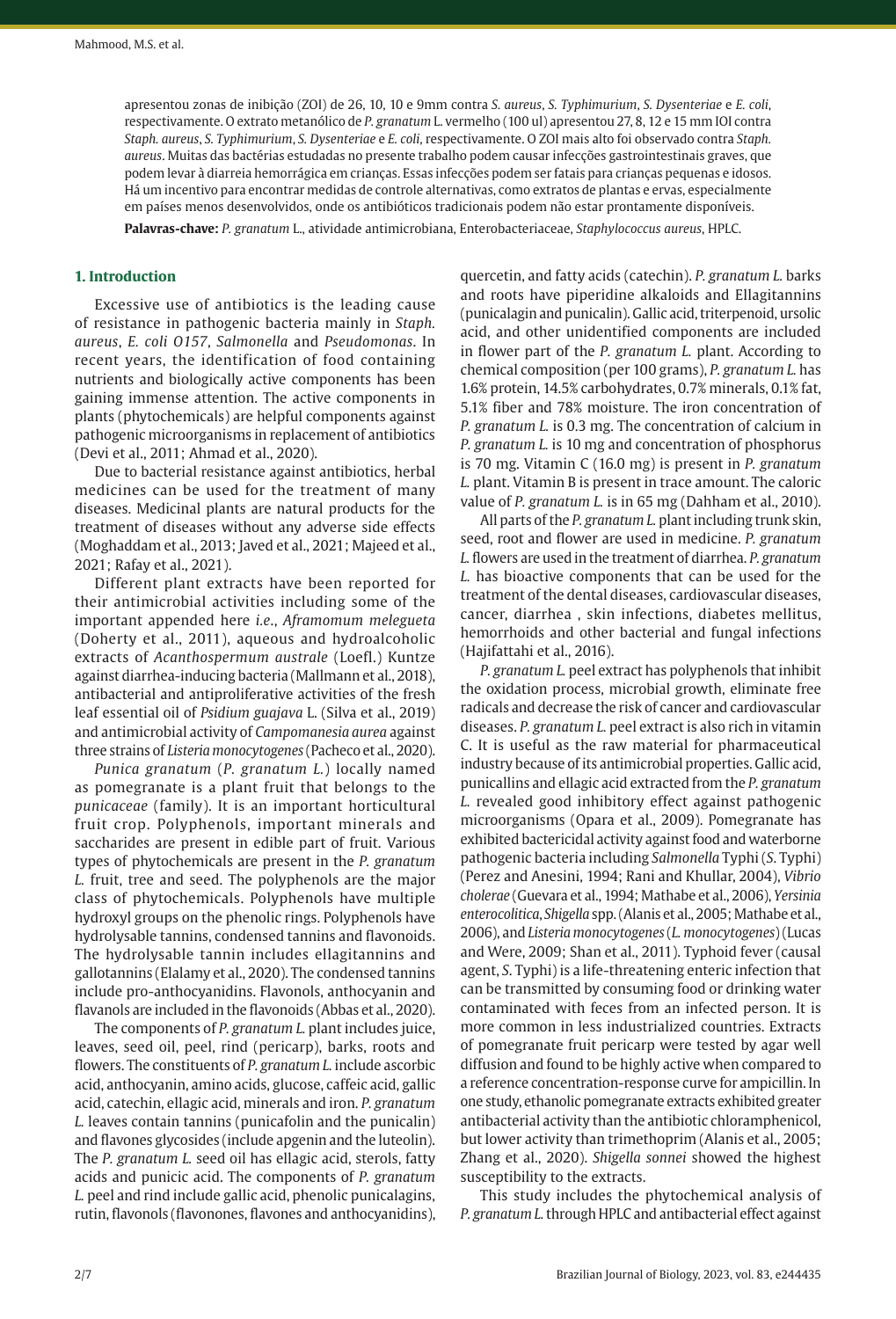## **2. Materials and Methods**

#### *2.1. Plant sample*

The fresh *P. granatum L*. plant fruits were purchased from the local market of Faisalabad, Punjab, Pakistan. The fruit was confirmed and verified from a botanist following the Bessey classification system. These collected fruit peels were dried and stored safely for further proceedings.

#### *2.2. Test organisms*

The test organisms were obtained from the culture bank of the Institute of Microbiology, University of Agriculture, Faisalabad Pakistan. The confirmed isolates of three-gram negative bacteria belong to the Enterobacteriaceae *E. coli, S. Typhimurium* and *S. Dysenteriae* and a gram positive bacteria *Staph. aureus* in a final culture strength of 0.5 (1500 × 107 cells /ml) were used. MacFarland standard inoculum was prepared in nutrient broth.

#### *2.3. Preparation of the P. granatum L. extract*

The 10 grams of dried peels of *P. granatum L*. were crushed in the electric blender machine to make fine powder. Methanolic extract of *P. granatum L*. peel was prepared through Soxhlet apparatus method in 500ml of methanol solvent by following the already reported method (Lin et al., 2021). *P. granatum L*. powder was poured in the thimbles and plugged with cotton. The thimble and solvent (methanol) was placed in the Soxhlet apparatus. The extract was prepared after 8 hours of cyclic procedure of the apparatus. The cycles were repeated in the apparatus continuously until the solvent changed to colorless from colored. The extract was removed from apparatus and dried in the rotary evaporator. The extract was stored in the refrigerator at 4°C in the Falcon tubes.

## *2.4. Phytochemical analysis*

High Performance Liquid Chromatography (HPLC) was performed for the phytochemical analysis of yellow and red pomegranate ethanolic extracts in Shim-Pack CLC-ODS (C-18) column, 25cm×4.6mm, 5µm in the mobile phase of Gradient: A(H2O:AA-94:6. pH=2.27), B(ACN 100%), flow rate was 1ml/min. The detection was done through UV-Vis Detector 280 nm SPD-10Av. Reverse Phase Gradient HPLC made by Shimadzu, Japan was used for analysis. The pump used in this system was LC-10AT. The diluted extracted solution is injected into the HPLC system in a specific volume of 10 µm (Yasmin et al., 2020).

#### *2.5. Antibacterial assay*

The antibacterial activity of *P. granatum L*.) peel extract was determined against three gram negative bacteria (*E. coli, S. Typhimurium* and *S. Dysenteriae*) and a gram positive bacteria *Staph. aureus* by following the agar well

diffusion method used by Dahiya and Purkayastha, 2012 with little modifications. 50µl and 100µl of yellow and red pomegranate ethanolic extracts were tested with the positive (Ampicillin and piperacillin tazobactam) and negative control. Zones were measured after incubation at 37°C for 24 hours.

## *2.6. Minimum Inhibitory Concentration (MIC)*

The MIC of *P. granatum L.* peel extract was determined by broth dilution method. Total 2ml volume contains nutrient broth, inoculum standardized through 0.5 MacFarland standard (1500×107 cells /ml). Each tube was incubated at 37°C for 24 hours and results were analyzed.

## **3. Results**

#### *3.1. Antibacterial activity*

Chemical structures of flavonoid and phenolics found in the methanolic extract of *Punica granatum L.* peel is shown in Figure 1. *P. granatum L*. peel extracts (red and yellow) showed significant antibacterial activity against *Staph. aureus, S. Typhimurium, S. Dysenteriae* and *E. coli.* The extract produced greatest zones of inhibition against *Staph. aureus* as compared to bacteria including even positive control. The zones of inhibition (ZOI) of both red and yellow *P. granatum* L. extracts against different bacteria have been shown in Table 1 and Figure 2.

# *3.2. Phytochemical analysis of P. granatum L. peel methanol extract*

The HPLC chromatogram identified various phenolics and flavonoid compounds in methanolic extract of *P. granatum L*. peel. The most important phenolic compounds identified through HPLC in both red and yellow pomegranate are given in Table 2.

## *3.3. Minimum Inhibitory Concentration (MIC)*

The MIC values of red and yellow pomegranate extract against *Staph. aureus* were 40 µl/ 2ml and 80 µl/2ml or 20 µl/ml and 40 µl/ml, respectively.

## **4. Discussion**

Red and yellow *P. grantum L*. are already reported and showed comprehensively good results against different microbes. ZOI against *E. coli* and *Staph. aureus* determined by Khan and Hanee, 2011 were 25.5 and 22.5 mm, respectively. In current study, a significant difference was observed against *Staph. aureus*, between methanolic extract of both red and yellow *P. granatum L.* showed upto 30 mm ZOI in triplicates. It was more than positive control. So, it can be stated that methanolic extract of *P. granatum L.* peel can be effective against infections that are caused by *Staph. aureus* and it was more effective against gram positive bacteria than gram negative. In the study carried by Jaisinghani et al., 2018. The inhibition zone was greater against *S. Typhimurium* than *Staph. aureus* and *E. coli*. The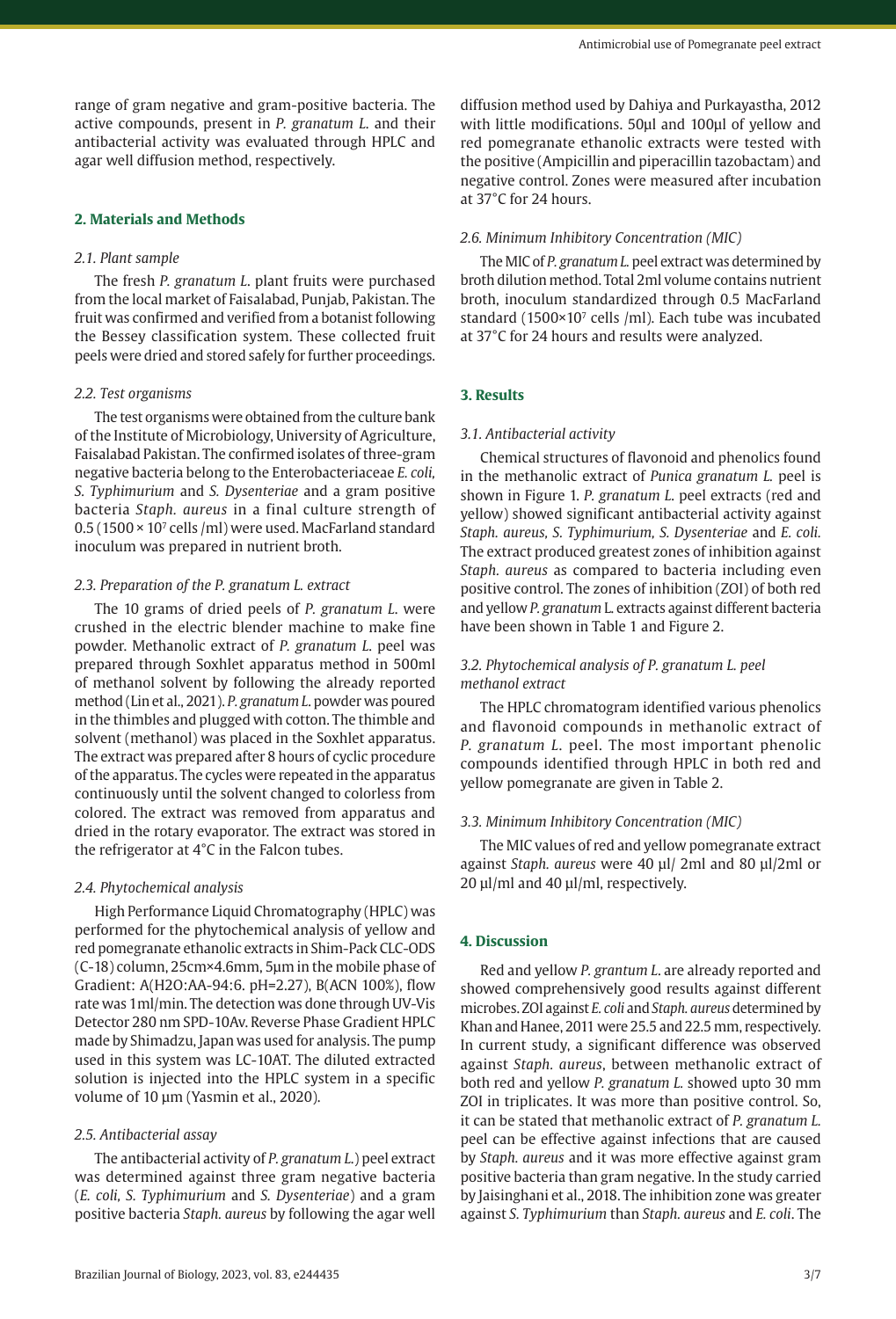

Zones of Inhibitions of Staph. aureus



Zones of Inhibition of S. Typhimurium



Zones of Inhibition of S. Dysenteriae



Zones of Inhibition of E. coli

**Figure 1.** Chemical structures of flavonoid and phenolics found in the methanolic extract of *Punica granatum L.* peel.

| <b>Bacterial cultures</b> | <b>Control discs</b> | <b>Yellow Extract</b> |                     | <b>Red Extract</b> |                     |
|---------------------------|----------------------|-----------------------|---------------------|--------------------|---------------------|
|                           |                      | 50 <sub>µ</sub>       | $100$ <sub>kl</sub> | 50 <sub>µ</sub>    | $100$ <sub>kl</sub> |
| Staph, aureus             | 13 <sub>mm</sub>     | 26 <sub>mm</sub>      | 28 <sub>mm</sub>    | 25 <sub>mm</sub>   | 27 <sub>mm</sub>    |
| S. Typhimurium            | 24 <sub>mm</sub>     | 10 <sub>mm</sub>      | 15mm                | 9 <sub>mm</sub>    | 8 <sub>mm</sub>     |
| S. Dysenteriae            | -                    | 10 <sub>mm</sub>      | 11 <sub>mm</sub>    | $11 \,\mathrm{mm}$ | $12 \text{mm}$      |
| E. coli                   | ۰                    | 9 <sub>mm</sub>       | 13mm                | $12 \text{mm}$     | 15 <sub>mm</sub>    |

**Table 2.** Concentration of different flavonoid and phenolics compounds in *P. granatum L*. methanolic extract determined through HPLC.

| <b>Components</b> | Red<br>pomegranate | Yellow<br>pomegranate |  |  |
|-------------------|--------------------|-----------------------|--|--|
| <b>Flavonoid</b>  |                    |                       |  |  |
| Quercetin         | 114.26 ppm         | 33.91 ppm             |  |  |
| <b>Phenols</b>    |                    |                       |  |  |
| Gallic acid       | 25.31 ppm          | 178.95 ppm            |  |  |
| Caffeic acid      | 10.79 ppm          | 34.27 ppm             |  |  |
| Benzoic acid      | 42.15 ppm          | 99.94 ppm             |  |  |
| P-coumaric acid   | $2.94$ ppm         | 5.95 ppm              |  |  |
| M-coumaric acid   |                    | 4.23 ppm              |  |  |
| Cinnamic acid     | 3.29 ppm           | 12.47 ppm             |  |  |
| Ferulic acid      | 12.74 ppm          |                       |  |  |

zones of inhibition against *S. Typhimurium* were around 28mm while against *Staph. aureus* and *E. coli* were 26 and 23mm, respectively. In current study, the highest zones of inhibition were against *Staph. aureus*.

Antibacterial activity of *P. granatum L.* peel extract in ethanol solvent against *S. typhimurium* showed minimum-inhibitory concentration (MIC) ranged from 62.5 to 1000x03BCgmL−1. The zones of inhibitions were 11, 14 and 15mm against *S. Typhimurium.* All the three strains showed inhibition zones (Choi et al., 2011). In the current study, the average of zone of inhibition is 16 and 11 mm. There is much similarity in the diameter of inhibition zones against *S. Typhimurium*.

Chebaibi and Filali (2013) reported that antimicrobial activity of *P. granatum L.* is due to the presence of active components. They isolated the components (phenols, tannins, flavonoids and steroids) but they did not explain the quantities of the active components. We isolated the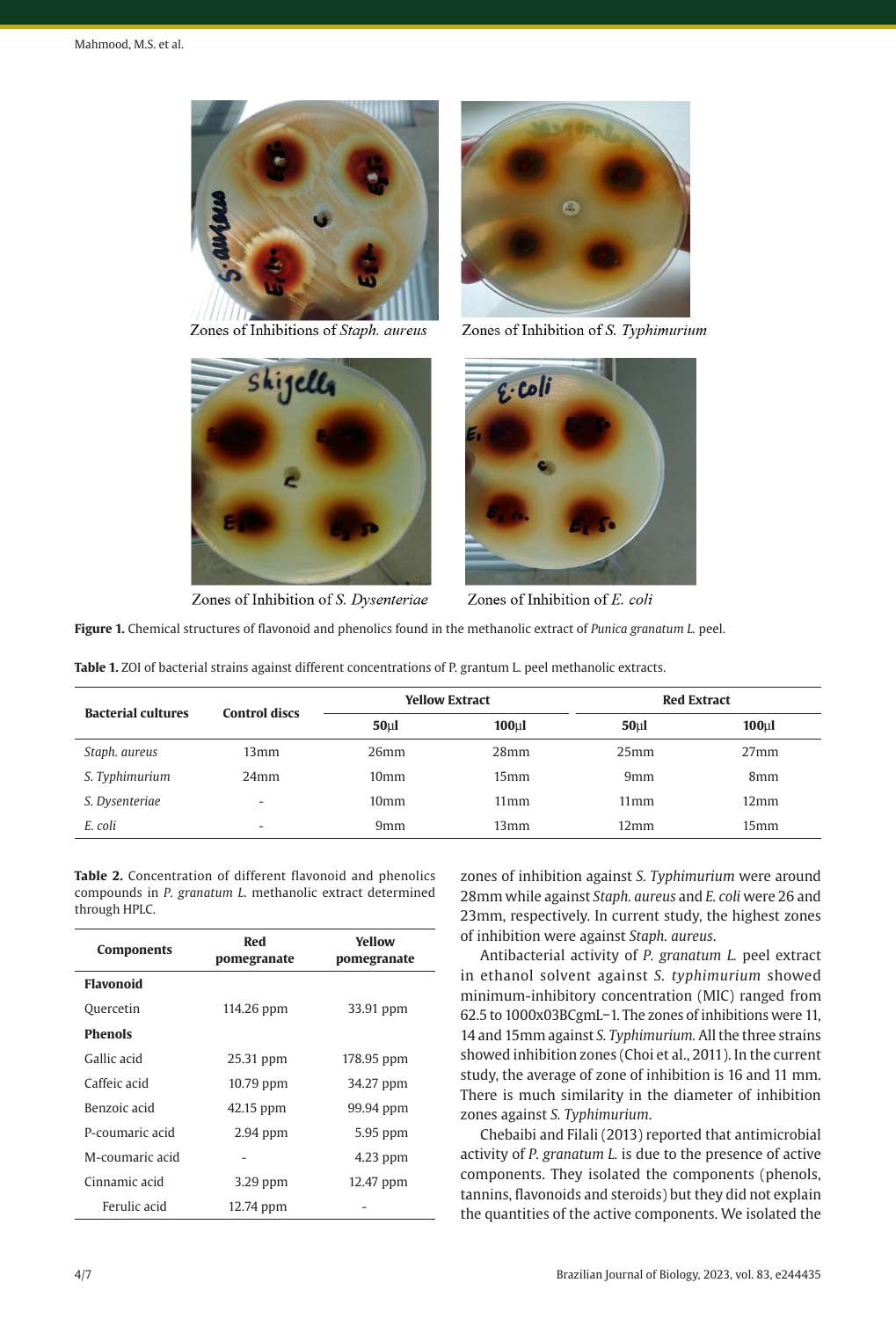





D. Benzoic acid



G. Cinnamic acid



B. Gallic acid





E. P-Coumaric acid

H. Ferulic acid



C. Caffeic acid



F. M-Coumaric acid

 $H$ 

**Figure 2.** Zones of inhibition of flavonoid and phenolics found in the methanolic extract of *P. granatum* L. peel against different public health bacteria.

same active components and with their quantity in ppm (parts per million).

*P. granatum L.* extract has no antibacterial effects against gram negative bacteria (Kanatt et al., 2010). They reported that there were no effects of *P. granatum L.* extract on *E. coli* and *S. Typhimurium*. In the gram-positive bacteria, *P. granatum L.* extract showed good antimicrobial activity even at the concentration of 0.01%. In the current study, the *P. granatum L.* extract shows good antimicrobial activity against both the gram positive and gram-negative bacteria.

*P. granatum L.* is good antimicrobial agent against gram positive and gram-negative bacteria (Opara et al., 2009). There is much similarity in our results of anti-microbial activity against the pathogenic bacteria (gram positive and gram negative).

Pomegranate has exhibited bactericidal activity against food and waterborne pathogenic bacteria including *Salmonella* Typhi (*S*. Typhi) (Perez and Anesini, 1994; Rani and Khullar, 2004), *Vibrio cholerae* (Guevara et al., 1994; Mathabe et al., 2006), *Yersinia enterocolitica*, *Shigella* spp. (Alanis et al., 2005; Mathabe et al., 2006), and *Listeria monocytogenes* (*L. monocytogenes*) (Lucas and Were, 2009; Shan et al., 2011). Typhoid fever (causal agent, *S*. Typhi) is a life-threatening enteric infection that can be transmitted by consuming food or drinking water contaminated with feces from an infected person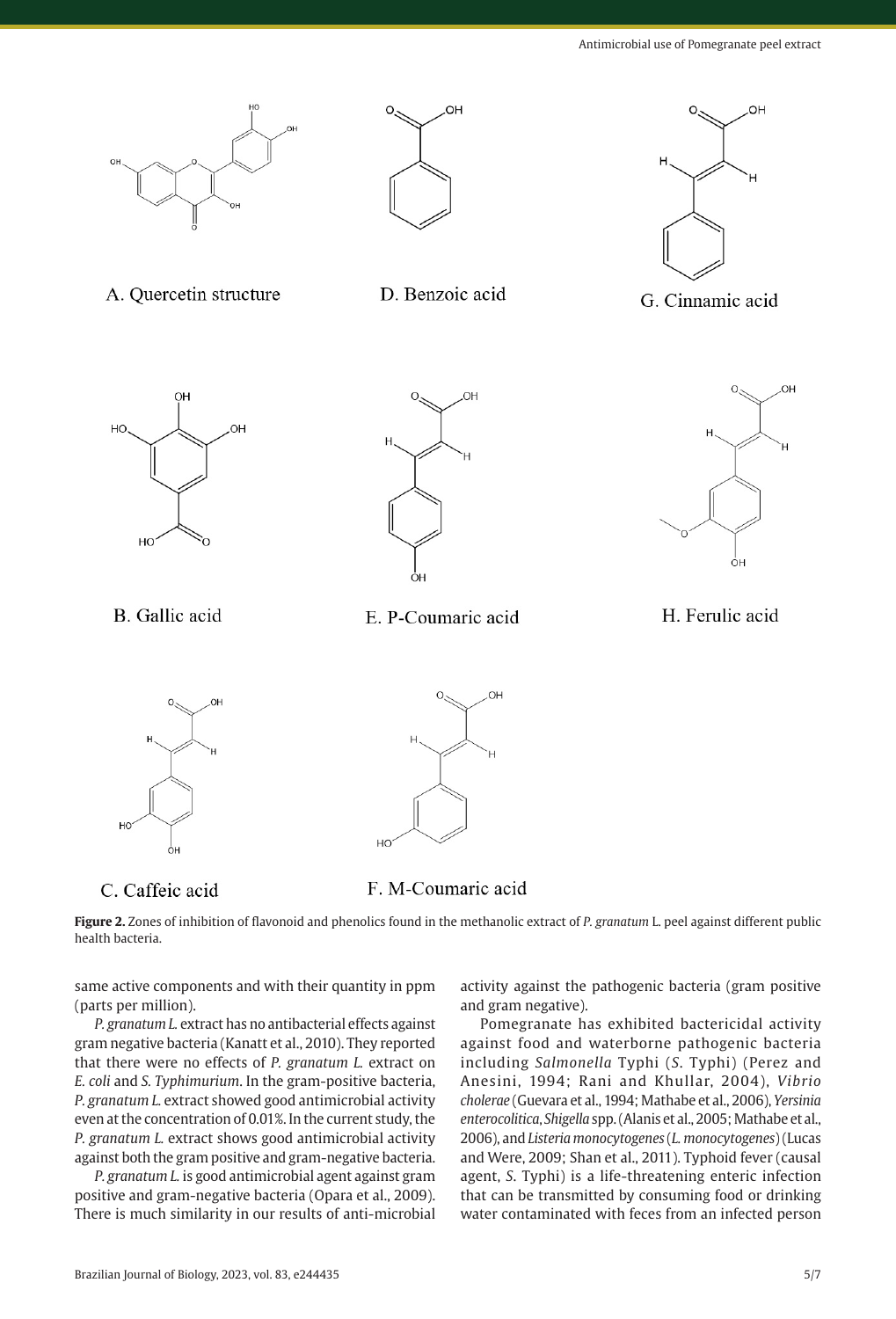particularly pediatric infections. The use of pomegranate extracts as therapeutic intervention is more common in less industrialized countries. Extracts of pomegranate fruit and peel are also tested by agar well diffusion and found to be highly active when compared to a reference concentration-response curve for ampicillin. In one study, ethanolic pomegranate extracts exhibited greater antibacterial activity than the antibiotic chloramphenicol, but lower activity than trimethoprim (Alanis et al., 2005).

# **5. Conclusion**

From the study undertaken, it can be concluded that methanol extract of *P. granatum L.* peel has flavonoid and phenolic contents and showed antimicrobial activity particularly against *Staph. aureus*. Pomegranate extracts may be used therapeutically against public health bacteria and infections causing pediatric infections *e.g.*, diarrhea and dysentery along with several other diseases.

## **References**

- ABBAS, R.Z., ZAMAN, M.A., SINDHU, Z.U.D., SHARIF, M., RAFIQUE, A., SAEED, Z., REHMAN, T.U., SIDDIQUE, F., ZAHEER, T., KHAN, M.K., AKRAM, M.S., CHATTHA, A.J., FATIMA, U., MUNIR, T. and AHMAD, M., 2020. Anthelmintic effects and toxicity analysis of herbal dewormer against the infection of *Haemonchus contortus* and *Fasciola hepatica* in goat. *Pakistan Veterinary Journal*, vol. 40, no. 04, pp. 455-460. [http://dx.doi.org/10.29261/pakvetj/2020.083](https://doi.org/10.29261/pakvetj/2020.083).
- AHMAD, Y., ZAHRA, R., ALI, M.I., RIAZ, M.H., KHAN, R., KHAN, K., KHAN, M.T., KHAN, M.F., ULLAH, S., HASSAN, F., ALI, A. and ZEB, M.T., 2020. Molecular screening of resistant and virulent genes in *Salmonella Enteritidis* and *Salmonella Typhimurium* from Poultry in Khyber Pakhtunkhwa. *Pakistan Veterinary Journal*, vol. 40, pp. 343-349.
- ALANÍS, A.D., CALZADA, F., CERVANTES, J.A., TORRES, J. and CEBALLOS, G.M., 2005. Antibacterial properties of some plants used in Mexican traditional medicine for the treatment of gastrointestinal disorders. *Journal of Ethnopharmacology*, vol. 100, no. 1-2, pp. 153-157. [http://dx.doi.org/10.1016/j.](https://doi.org/10.1016/j.jep.2005.02.022) [jep.2005.02.022](https://doi.org/10.1016/j.jep.2005.02.022)[. PMid:16005589.](https://www.ncbi.nlm.nih.gov/entrez/query.fcgi?cmd=Retrieve&db=PubMed&list_uids=16005589&dopt=Abstract)
- CHEBAIBI, A. and FILALI, F.R., 2013. Bactericidal activity and phytochemical screening of Moroccan Pomegranate (*Punica granatum Linn*.) peel aqueous extracts. *Journal Medicinal Plants Research*, vol. 7, pp. 887-891.
- CHOI, J.G., KANG, O.H., LEE, Y.S., CHAE, H.S., OH, Y.C., BRICE, O.O., KIM, M.S., SOHN, D.H., KIM, H.S., PARK, H., SHIN, D.W., RHO, J.R. and KWON, D.Y., 2011. *In-vitro* and *in-vivo* antibacterial activity of *Punica granatum p*eel ethanol extract against Salmonella. *Evidence-Based Complementary and Alternative Medicine*, vol. 2011, pp. 690518. [PMid:19687188.](https://www.ncbi.nlm.nih.gov/entrez/query.fcgi?cmd=Retrieve&db=PubMed&list_uids=19687188&dopt=Abstract)
- DAHHAM, S.S., ALI, M.N., TABASSUM, H. and KHAN, M., 2010. Studies on antibacterial and antifungal activity of pomegranate (*Punica Granatum* L.). *American Journal of Agriculture and Environmental Sciences*, vol. 9, pp. 273-281.
- DEVI, A., SINGH, V. and BHATT, A.B., 2011. Comparative antibacterial study of different extracts of Pomegranate and its wild variety. *International Journal of Pharmaceutical Sciences and Research*, vol. 2, pp. 2647-2650.
- DOHERTY, V.F., OLANIRAN, O.O. and KANIFE, U.C., 2011. Antimicrobial activities of *Aframomum melegueta* (Alligator Pepper). *Brazilian*

*Journal of Biology = Revista Brasileira de Biologia*, vol. 2, pp. 126-131.

- ELALAMY, R.A., TARTOR, Y.H., AMMAR, A.M., ELDESOUKY, I.E. and ESAWY, A.E.I., 2020. Molecular characterization of extensively drug-resistant *Pasteurella multocida* isolated from apparently healthy and diseased chickens in Egypt. *Pakistan Veterinary Journal*, vol. 40, pp. 319-324.
- GUEVARA, J.M., CHUMPITAZ, J. and VALENCIA, E., 1994. The *in-vitro* action of plants on *Vibrio cholerae. Revista de Gastroenterologia del Peru*, vol. 14, no. 1, pp. 27-31[. PMid:8018898.](https://www.ncbi.nlm.nih.gov/entrez/query.fcgi?cmd=Retrieve&db=PubMed&list_uids=8018898&dopt=Abstract)
- HAJIFATTAHI, F., MORAVEJ-SALEHI, E., TAHERI, M., MAHBOUBI, A. and KAMALINEJAD, M., 2016. Antibacterial effect of Hydroalcoholic extract of *Punica granatum Linn*. petal on common oral microorganisms. *International Journal of Biomaterials*, vol. 2016, pp. 8098943.
- JAISINGHANI, R.N., MAKHWANA, S. and KANOJIA, A., 2018. Study on antibacterial and flavonoid content of ethanolic extract of *Punica granatum* (Pomegranate) Peel. *Microbiology Research*, vol. 9, pp. 7480-7484.
- JAVED, F., SHARIF, M.K. and ABBAS, N., 2021. Hypoglycemic effect of flaxseed lignan and β glucan in postmenopausal diabetic patients. *Agrobiological Records*, vol. 5, pp. 32-40. [http://dx.doi.](https://doi.org/10.47278/journal.abr/2020.031) [org/10.47278/journal.abr/2020.031.](https://doi.org/10.47278/journal.abr/2020.031)
- KANATT, S.R., CHANDER, R. and SHARMA, A., 2010. Antioxidant and antimicrobial activity of pomegranate peel extract improves the shelf life of chicken products. *International Journal of Food Science and Technology*, vol. 45, pp. 216-222.
- KHAN, J.A. and HANEE, S., 2011. Antibacterial properties of *Punica granatum* peels. *International Journal of Applied Biology and Pharmaceutical Technology*, vol. 2, pp. 23-27.
- LIN, X., RAFIQUE, A., FAYYAZ, T., BASHIR, W., LUQMAN, M., ZAHID, F.M. and ZHOU, K., 2021. Appraisal of cymbopogon citratus (Lemon grass) for antibacterial activity against uropathogens. *Pakistan Veterinary Journal*, vol. 41, pp. 122-126.
- LUCAS, D.L. and WERE, L.M., 2009. Anti-Listeria monocytogenes activity of heat-treated lyophilized pomegranate juice in media and in ground top round beef. *Journal of Food Protection*, vol. 72, pp. 2508-2516.
- MAJEED, Y., SHAUKAT, M.B., ABBASI, K.Y. and AHMAD, M.A., 2021. Indigenous plants of Pakistan for the treatment of Diabetes: a review. *Agrobiological Records*, vol. 4, pp. 44-63. [http://dx.doi.](https://doi.org/10.47278/journal.abr/2020.028) [org/10.47278/journal.abr/2020.028.](https://doi.org/10.47278/journal.abr/2020.028)
- MALLMANN, R., ETHUR, E.M., BIANCHETTI, P., FALEIRO, D., HOEHNE, L. and GOETTERT, M.I., 2018. Effectiveness of aqueous and hydroalcoholic extracts of *Acanthospermum australe* (Loefl.) Kuntze against diarrhea-inducing bacteria. *Brazilian Journal of Biology = Revista Brasileira de Biologia*, vol. 78, no. 4, pp. 619-624. [http://dx.doi.org/10.1590/1519-6984.167376.](https://doi.org/10.1590/1519-6984.167376) [PMid:29319752.](https://www.ncbi.nlm.nih.gov/entrez/query.fcgi?cmd=Retrieve&db=PubMed&list_uids=29319752&dopt=Abstract)
- MATHABE, M.C., NIKOLOVA, R.V., LALL, N. and NYAZEMA, N.Z., 2006. Antibacterial activities of medicinal plants used for the treatment of diarrhoea in Limpopo Province, South Africa. *Journal of Ethnopharmacology*, vol. 105, no. 1-2, pp. 286-293. [http://dx.doi.org/10.1016/j.jep.2006.01.029](https://doi.org/10.1016/j.jep.2006.01.029). [PMid:16545928.](https://www.ncbi.nlm.nih.gov/entrez/query.fcgi?cmd=Retrieve&db=PubMed&list_uids=16545928&dopt=Abstract)
- MOGHADDAM, G., SHARIFZADEH, M., HASSANZADEH, G., KHANAVI, M. and HAJIMAHMOODI, M., 2013. Anti-ulcerogenic activity of the pomegranate peel (*Punica granatum*) methanol extract. *Food and Nutrition Sciences*, vol. 4, no. 10, pp. 43-48. [http://](https://doi.org/10.4236/fns.2013.410A008) [dx.doi.org/10.4236/fns.2013.410A008.](https://doi.org/10.4236/fns.2013.410A008)
- OPARA, L.U., AL-ANI, M.R. and AL-SHUAIBI, Y.S., 2009. Physicochemical properties, vitamin C content, and antimicrobial properties of pomegranate fruit (*Punica granatum* L.). *Food and Bioprocess Technology*, vol. 2, no. 3, pp. 315-321. [http://dx.doi.](https://doi.org/10.1007/s11947-008-0095-5) [org/10.1007/s11947-008-0095-5.](https://doi.org/10.1007/s11947-008-0095-5)